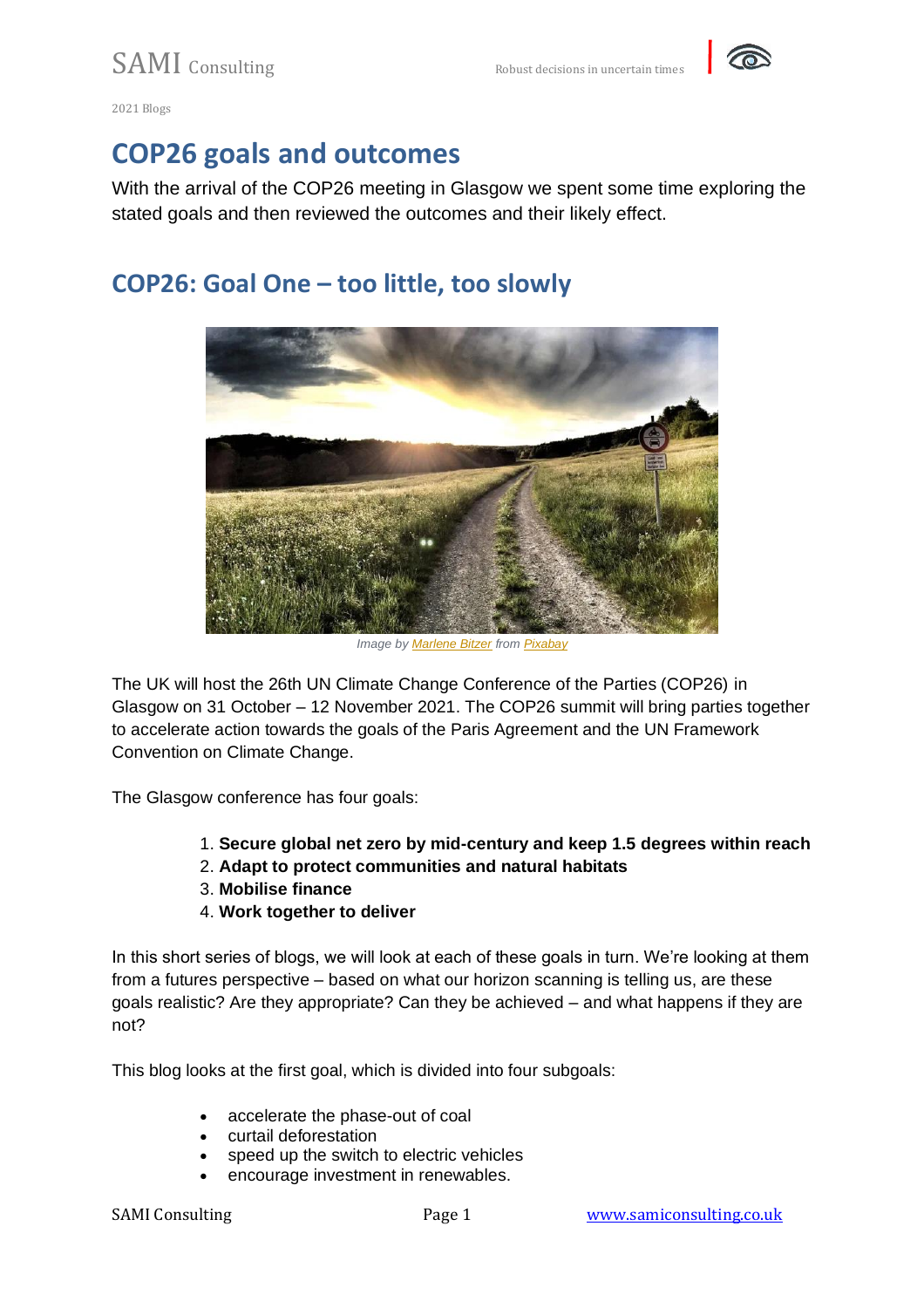

Is there any more to be said here? The [UK is phasing out electric and diesel vehicles by](https://www.ft.com/content/fb4d1d64-5d90-4e27-b77f-6e221bc02696)  [2035,](https://www.ft.com/content/fb4d1d64-5d90-4e27-b77f-6e221bc02696) and aiming to be [entirely dependent on renewable energy for electricity generation](https://www.bbc.com/news/uk-politics-58792261) by the same time. China [will stop building coal fired power stations outside of its borders.](https://www.nytimes.com/2021/09/22/world/asia/china-coal.html) John Kerry, the US Special Envoy for climate, says COP26 will be a "big leap forward on climate crisis" where ["we will have the largest, most significant increase in ambition \[on cutting](https://www.theguardian.com/environment/2021/oct/11/john-kerry-cop26-climate-summit-starting-line-rest-of-decade)  [emissions\] by more countries than everyone ever imagined possible"](https://www.theguardian.com/environment/2021/oct/11/john-kerry-cop26-climate-summit-starting-line-rest-of-decade)

So we're there, right? The world has finally woken up and is now taking action.

Not according to the International Energy Agency. The 2021 World Energy Outlook, just released, is clear. ["Current plans to cut global carbon emissions will fall 60% short of their](https://www.theguardian.com/environment/2021/oct/13/carbon-emissions-will-drop-just-40-by-2050-with-countries-current-pledges)  [2050 net zero target".](https://www.theguardian.com/environment/2021/oct/13/carbon-emissions-will-drop-just-40-by-2050-with-countries-current-pledges) Whilst "a new energy economy is emerging" simply – as they put it – ["keeping the door open to 1.5 degrees"](https://www.iea.org/reports/world-energy-outlook-2021) requires \$4tn every year between now and 2050. SAMI Consulting, as a company, decided to build in climate change to every scenario project we undertook, regardless of subject, about four years ago. Our work was showing us that climate change was not just about the weather, but was going to impact every part of every life on the planet, starting very soon. In the last year, we have seen that impact getting close to home, in floods (China, Europe, US, UK, Philippines), and wildfires (Siberia, California and swathes of Europe).

As time has passed, we have collectively become more concerned. First order effects (excess heat, ice pack melt and so on), second order effects (fire, Gulf Stream changes, flooding) and third order effects (migration, crop failure &c) are increasing. When it used to be possible to say "by 2050" when one was contemplating climate effects, one now has to say "today".

A useful futures tool is the cone of plausibility – which states, essentially, that the further away from the origin point one goes, the more possibilities are enshrined in the future. Whilst the most likely future travels through the middle of the cone, as it expands away from the origin the cone widens, as the range of possible futures expands.

The range of possible futures as far as temperature increase is concerned is generally taken to be from +1.5 degrees to +4.5 degrees – though these figures themselves are somewhat arbitrary.

The simple increase in temperature, though, does not take into account the second and third order effects – and it is clear from the experience of the last twelve months that these impacts are considerable, even at the sub-1.5 degree level.

So we agree with the IEA. Simply put, **too little is being done, in too few parts of the world, too slowly**.

Let's look at the COP26 first goal again and break it down into what it says – and what it means.

**"Secure global net zero by 2050"**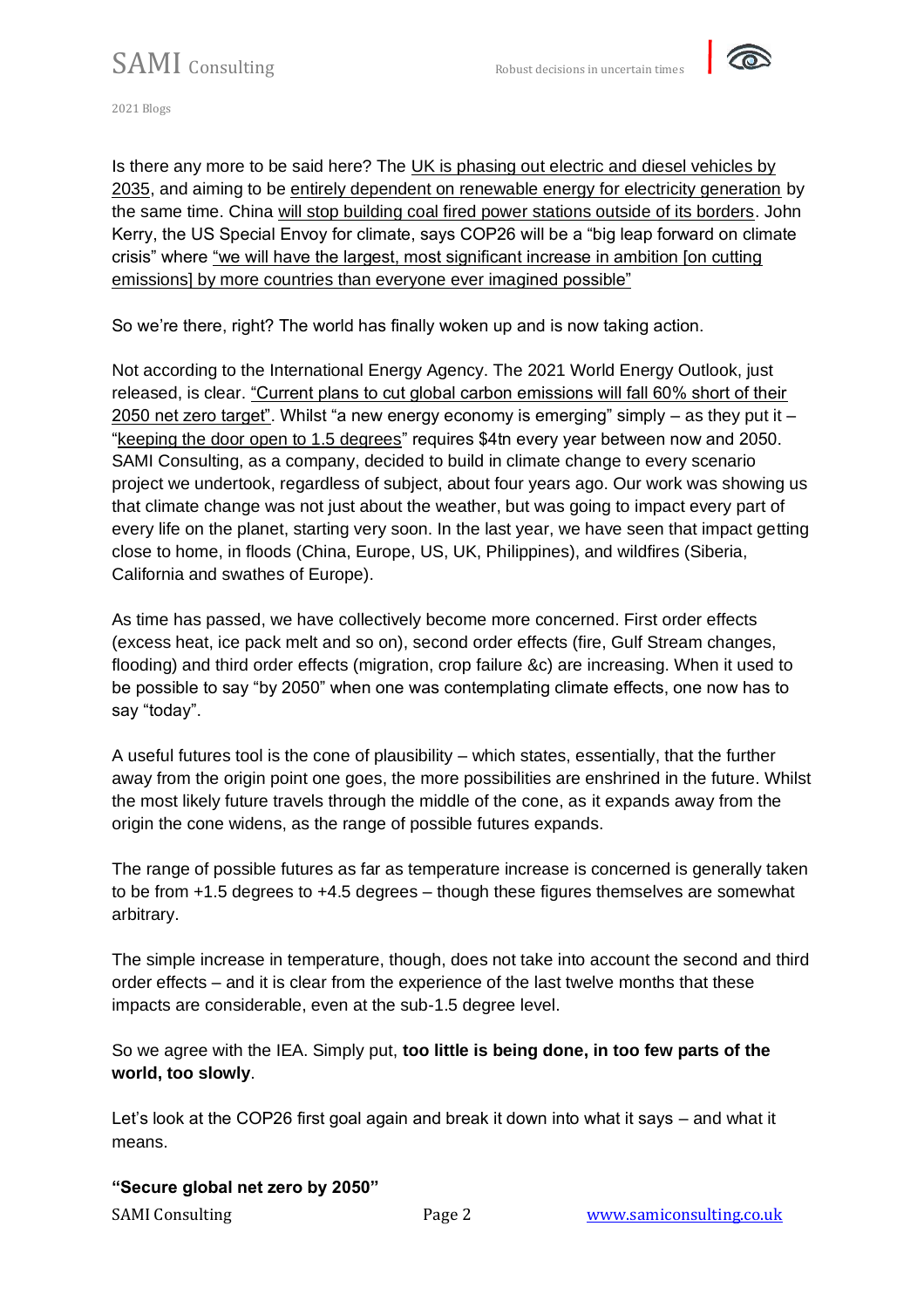

Ambitious, probably impossible, unless China, India, Africa and Latin America can be engaged, supported and funded. And in itself, not enough. As long as large parts of the world continue to use cars, boats and planes; provide electricity through the use of coal fired power stations and diesel generators; burn wood for fuel; and prioritise economic growth over climate, it matters not a whit what the UK does.

#### **"Keep 1.5 degrees within reach"**

A miss is as good as a mile, and the phrasing "within reach" implies a miss is being planned in.

The subgoals are as bad. "Accelerate the phase-out of coal", "curtail deforestation", "speed up the switch to electric vehicles", and "encourage investment in renewables". Understanding that these phrases have been argued about in vape-filled rooms for the last few years, they are vague, target-free and narrow. Where is the investment in hydrogen? In carbon capture and storage? In their understanding of the global level of change that needs to take place?

Developing future scenarios is fascinating, and often joyful, work. The range of possible futures for the world is enormously wide ranging – humanity has an endless capacity for innovation, an almost deranged ambition, and both the materials and education to think way beyond its current state into near-paradisical futures. The flip side is that futures can often be intimidating, and nerve-wracking. The same ambition that will take us to Mars can be turned to developing weapons of war and systems of oppression. Self-interest and clannishness slows progress and limits unified action.

And so it is with COP26 Goal 1. The cone of plausibility does not seem to include "swift, effective action" except on the edge of the cone. Based on Goal 1, our "anticipated future" looks a lot worse than it did only ten years ago. Which means our outlying "possible futures" look nerve-wracking indeed.

Our next blogs will address Goals 2-4. Maybe there will be something in them which lifts the spirits a little. Maybe.

*Written by Jonathan Blanchard Smith, SAMI Fellow and Director Published 15 October 2021*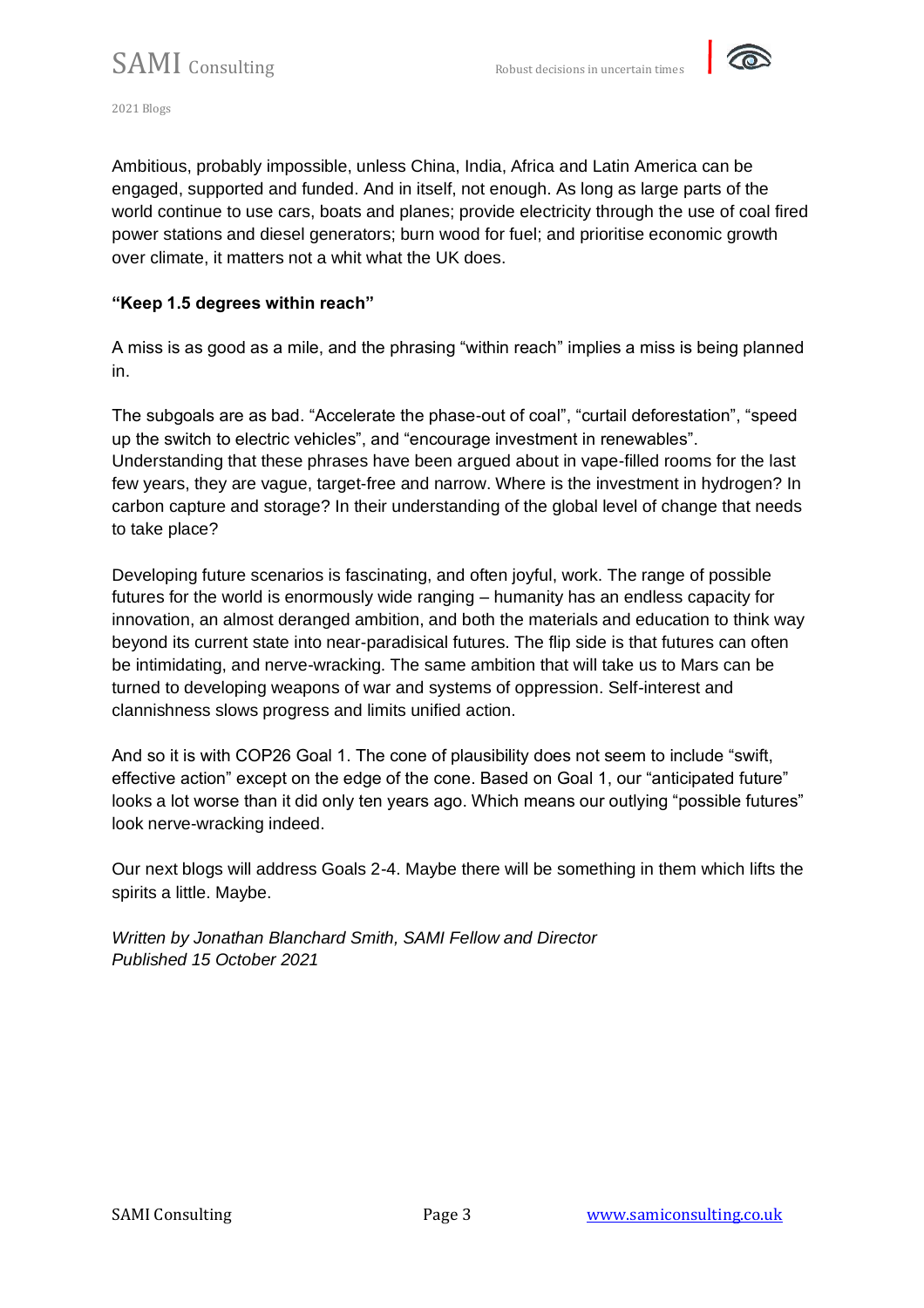



### **COP26: Goal Two – ambition meets politics**



*Image by [losxo](https://pixabay.com/users/losxo-631835/?utm_source=link-attribution&utm_medium=referral&utm_campaign=image&utm_content=559434) from [Pixabay](https://pixabay.com/?utm_source=link-attribution&utm_medium=referral&utm_campaign=image&utm_content=559434)*

[Last week's blogpost](https://samiconsulting.co.uk/cop26-goal-one-too-little-too-slowly/) looked at COP26 Goal 1, which we concluded was too little, delivered too slowly. Today's news from the [UN Environment Programme](https://productiongap.org/wp-content/uploads/2021/10/PGR2021_web.pdf) reinforces our view: "Fossil fuel production planned by the world's governments ["vastly](https://www.theguardian.com/environment/2021/oct/20/planned-fossil-fuel-output-vastly-exceeds-climate-limits-says-un)  [exceeds"](https://www.theguardian.com/environment/2021/oct/20/planned-fossil-fuel-output-vastly-exceeds-climate-limits-says-un) the limit needed to keep the rise in global heating to 1.5°C and avoid the worst impacts of the climate crisis". Notably, the report makes clear the gap between production and target ["has remained unchanged since 2019"](https://productiongap.org/2021report/).

Goal 2 is even more gloriously vague than Goal 1:

#### 2. **Adapt to protect communities and natural habitats**

The climate is already changing and it will continue to change even as we reduce emissions, with devastating effects.

At COP26 we need to work together to enable and encourage countries affected by climate change to:

– protect and restore ecosystems

– build defences, warning systems and resilient infrastructure and agriculture to avoid loss of homes, livelihoods and even lives.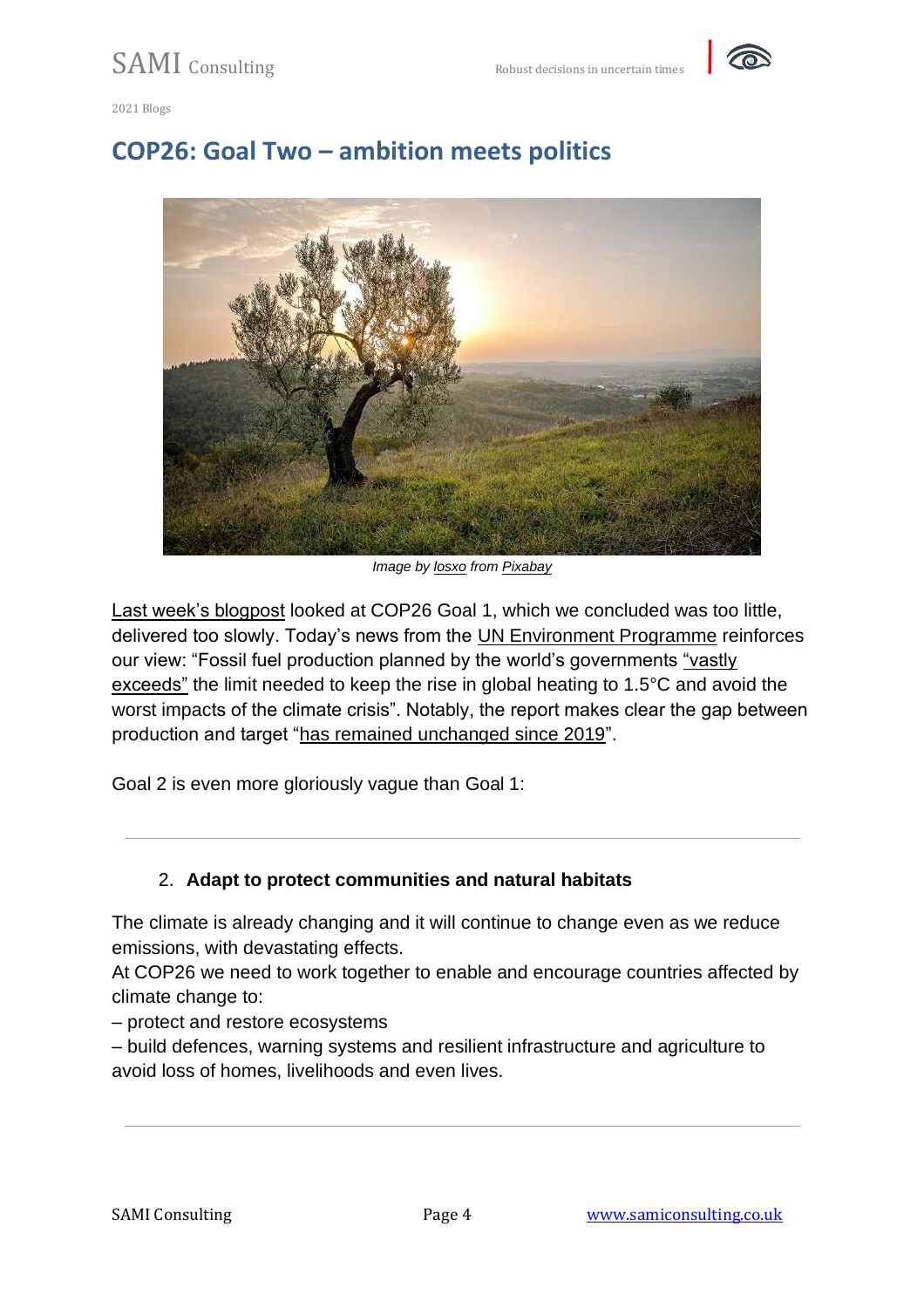

#### 2021 Blogs

This is, frankly, an ambition, not a goal, and not a particularly well-articulated one at that. ["COP26 Explained"](https://ukcop26.org/wp-content/uploads/2021/07/COP26-Explained.pdf), the glossy publication produced to accompany the conference, provides a little more detail. Absent the rhetoric, there are two central policies, which can be summarised as "make a plan" and "talk to each other":

*"All countries should produce an 'Adaptation Communication' …*

*The UK has co-developed the Adaptation Action Coalition… The coalition is bringing countries together to find solutions to some of the most challenging impacts of climate change, and we are inviting all countries to join us."*

There is undoubtedly a comprehensive, rich substratum of reports, meetings, bestpractice analysis, science, and planning that underlies these seemingly obvious recommendations. Achieving consensus amongst a wide variety of political regimes, economic ambitions and capability, social attitudes, and preparedness to listen to science, is the art of the diplomat. These apparently trivial recommendations are the result of much delicate balancing to find common ground.

But when HMG's own Environment Agency is publishing comments such as ["Adapt](https://www.gov.uk/government/news/adapt-or-die-says-environment-agency)  [or Die"](https://www.gov.uk/government/news/adapt-or-die-says-environment-agency), that common ground seems quite shaky. The Agency's ["Third Adaptation](https://www.gov.uk/government/publications/climate-adaptation-reporting-third-round-environment-agency)  [Report"](https://www.gov.uk/government/publications/climate-adaptation-reporting-third-round-environment-agency) is one of the types of documents that have been fed into the COP26 process – detailed, thoughtful, well researched and dense with actions. SAMI has contributed to this thinking through our work on flood and coastal erosion risk management. The [EU Council's position for COP26](https://data.consilium.europa.eu/doc/document/ST-12594-2021-INIT/en/pdf) is equally hard-hitting, at least in its stress on urgency.

Anyone who has worked in or with a large organisation will be aware of the problem. Detailed, thoughtful work is produced. It goes up one level, is amended, sent down, rewritten, approved, goes up another level, and the process repeats. In the end, what comes out of the process is the detailed work masked by the acceptable statement. (Both the European Council and the Environment Agency are to be commended for allowing some of the detail to show through in the final publications).

The acceptable statement then runs up against political reality. As Craig Mackinlay MP said on LBC on 19 October, "I don't actually feel this is a very Conservative [policy when you're asking my constituents to be colder and poorer."](https://www.lbc.co.uk/radio/presenters/iain-dale/governments-net-zero-plan-madness-hits-poorer-people/) Now, whilst Mr Mackinlay is slightly *parti pris* here, chairing as he does the "Net Zero Scrutiny Group", which itself takes its campaigning positions from the climate-changesceptic [Global Warming Policy Foundation,](https://www.thegwpf.org/) he makes an important political point. A lot of what needs to be done, and fast, is politically highly challenging. And when such bland ambitions inform the debate as Goal 2 on the one side, it is much easier for the other to develop emotional, compelling political arguments against them.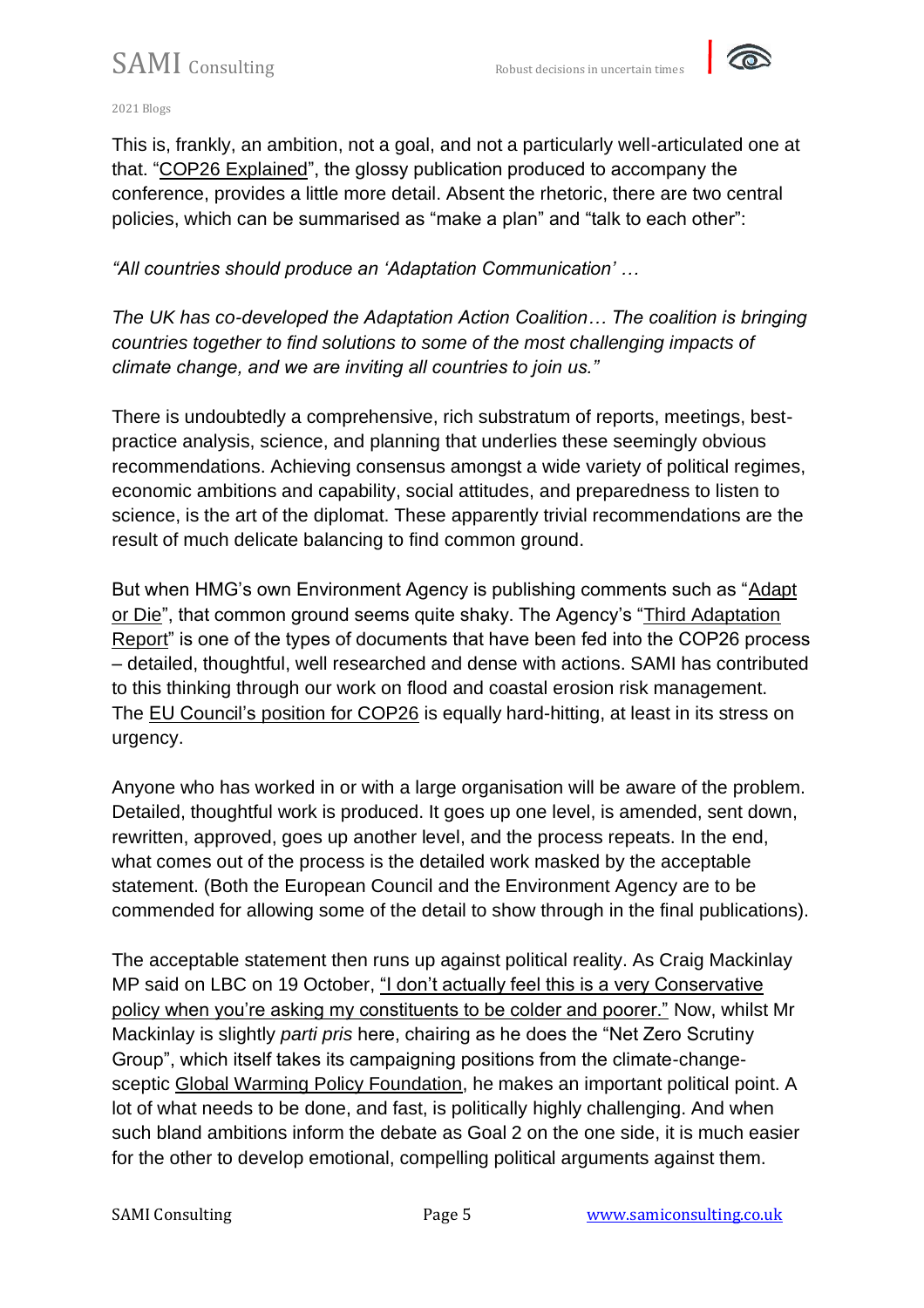

2021 Blogs

The House of Commons Foreign Affairs Committee's report ["A climate for ambition"](https://committees.parliament.uk/publications/5491/documents/54690/default/) shares some of our concerns. Even the [government's response](https://publications.parliament.uk/pa/cm5802/cmselect/cmfaff/440/44002.htm) acknowledges that "**COP26 must now translate these words into actions".** As HM the Queen is reported as saying, ["It's really irritating when they talk, but they don't do."](https://www.theguardian.com/uk-news/2021/oct/14/queen-irritated-by-world-leaders-talking-not-doing-on-climate-change)

Spending our lives in many possible futures, SAMI team members have thought about and delivered work on climate change and routes to mitigation. Like many, we fear that goals will be missed and that risks will increase. (It's worth mentioning the range of opportunities provided by climate change mitigation efforts. We fear those will not fully come to pass either). The [Paris Agreement on Climate Change](https://unfccc.int/process-and-meetings/the-paris-agreement/the-paris-agreement) was a significant moment when the future was potentially recreated in a way that worked. Goal 2, as it currently stands, is a different future than that of Paris – and takes us into possibilities that seem, at this stage, far scarier.

*Written by Jonathan Blanchard Smith, SAMI Fellow and Director Published 21 October 2021*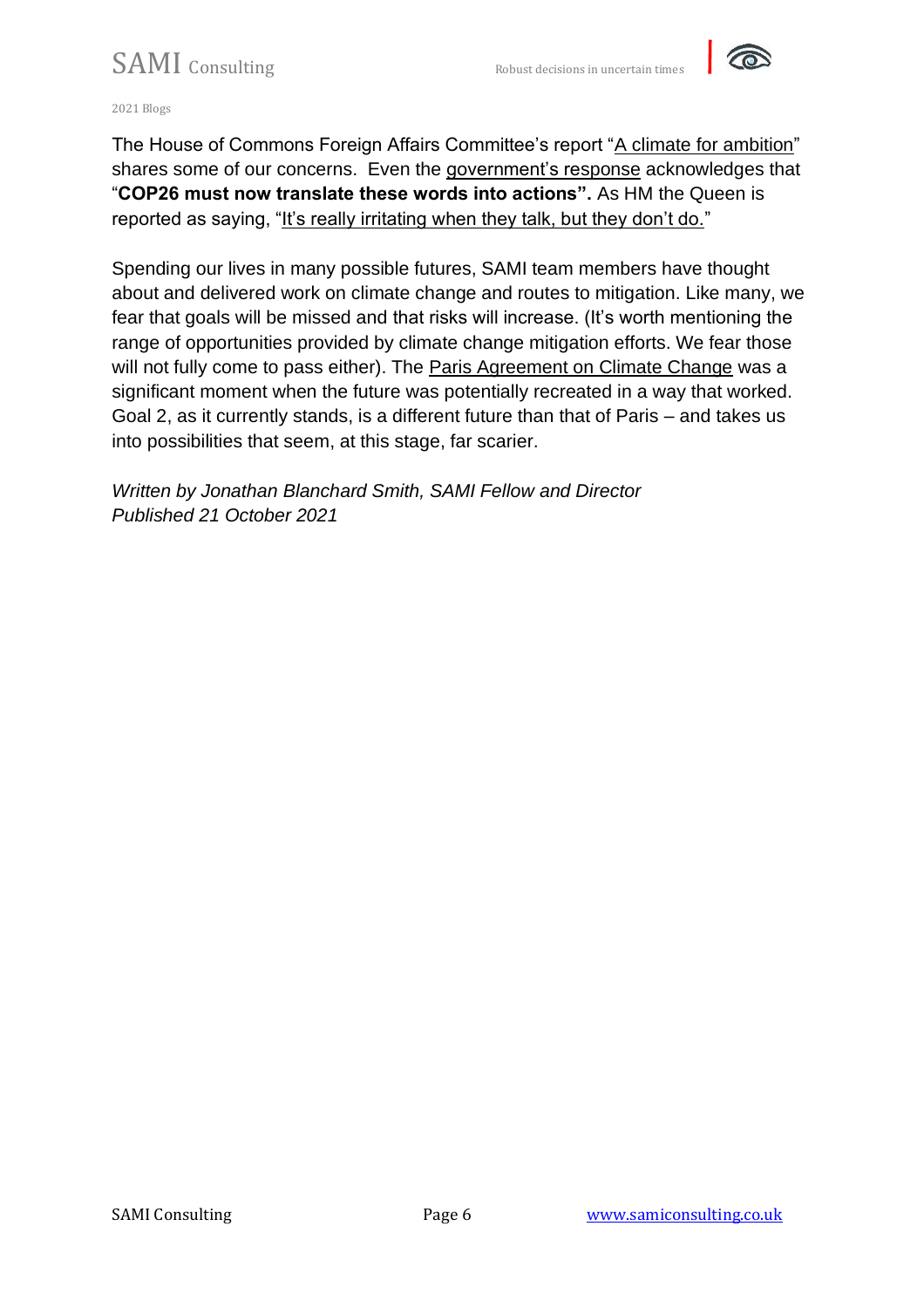

# **COP26: Goal Three – Eye-wateringly expensive but achievable**



*Image by Gerd Altman on [Pixabay](https://pixabay.com/)*

In our previous blogposts, we have examined the first two goals for COP26. We concluded that Goal 1 (the climate goal proper) was [too little, delivered too slowly.](https://samiconsulting.co.uk/cop26-goal-one-too-little-too-slowly/) Goal 2, we said, was victim to what happens when [ambition meets politics.](https://samiconsulting.co.uk/cop26-goal-two-ambition-meets-politics/) Goal Three is the finance goal.

An all-important problem with the transition to a green economy is not necessarily what we do. We know what we have to do – we have to stop producing carbon and greenhouse gases, transfer to renewal energy (and nuclear, which is a vital component of the energy mix for the foreseeable future). We have to capture and isolate as much of the existing atmospheric carbon as we can. The problem is how we do it fast.

This is not going to be cheap. As [The Economist](https://www.economist.com/britain/2021/07/17/achieving-net-zero-carbon-emissions-will-be-eye-wateringly-expensive) says, "achieving net-zero carbon emissions will be eye-wateringly expensive."

Goal Three is:

#### 3. Mobilise finance

• To deliver on our first two goals, developed countries must make good on their promise to mobilise at least \$100bn in climate finance per year by 2020.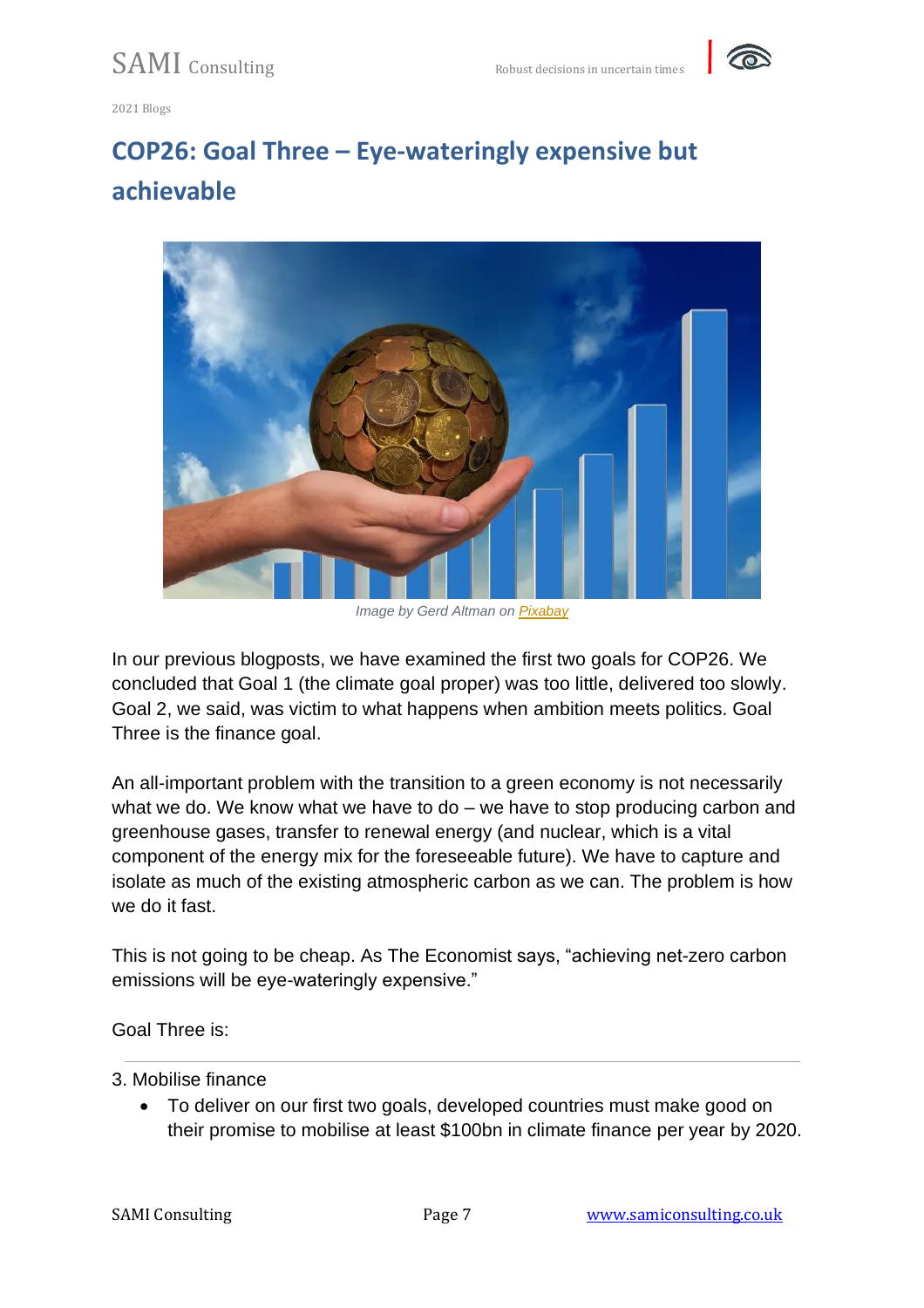

• International financial institutions must play their part and we need work towards unleashing the trillions in private and public sector finance required to secure global net zero.

Since it has already been broken, let's examine the broader question of financing the energy transition.

#### **The costs of the energy transition…**

Ignore, for a moment, the fact that we are in 2021 and that, therefore, one hopes that the date in the goal is a typo caused by the delay of COP26 due to the pandemic. \$100bn in climate finance per year does not seem very much. As we have said before, these statements are politically acceptable,and presumably, this is the minimum figure. However, we are now in 2021. Assume that we meet this goal, and between now and 2050, the aim is to raise \$2.9 trillion between now and 2050. (\$2.9 trillion at today's value. This figure will go up the further away from today we are).

We know this goal is [not going to be reached this year.](https://www.theguardian.com/environment/2021/oct/25/climate-finance-poor-countries-hit-100bn-target-by-2023-says-report) Which means it's now going to be two years late. And, as Mohamed Adow, the director of the [Power Shift](https://twitter.com/PowerShftAfrica/status/1452634628326662145)  [Africa](https://twitter.com/PowerShftAfrica/status/1452634628326662145) thinktank in Nairobi, points out, it is less than the UK intends to spend on HS2.

Climate finance is a highly complex topic. Writing this blogpost embedded us in figures, none of which agree; policies, none of which are complementary; and aspirations, few of which are funded. A splendid piece from Irina Slav in one of the leading [oil and energy](https://oilprice.com/) newsletters, Oil Price, looks at the [true cost of the energy](https://oilprice.com/Energy/Energy-General/The-True-Cost-Of-The-Global-Energy-Transition.html)  [transition.](https://oilprice.com/Energy/Energy-General/The-True-Cost-Of-The-Global-Energy-Transition.html) Slav's analysis is as comprehensive as one can be at the time of writing (November 2020) and remains useful:

- \$15 trillion in new power capacity, of which 80% will go into renewables
- \$14 trillion into investment in energy grids

• \$1 trillion in investments in several vital metals (for instance, demand for silver going from 24k tons a year to up to 700k tons).

- Massive growth in energy storage (100GW in 2015 to 500GW by 2050)
- And so on, and so forth

And on top of that, Tuesday's report from the [United Nations Environment](https://www.unep.org/)  [Programme](https://www.unep.org/) makes clear that on our current plans, we're heading for a 2.7C increase: almost double the Paris aspiration of 1.5C. The [subhead of the report,](https://www.unep.org/resources/emissions-gap-report-2021) "A world of climate promises not yet delivered", could easily be the title of this series.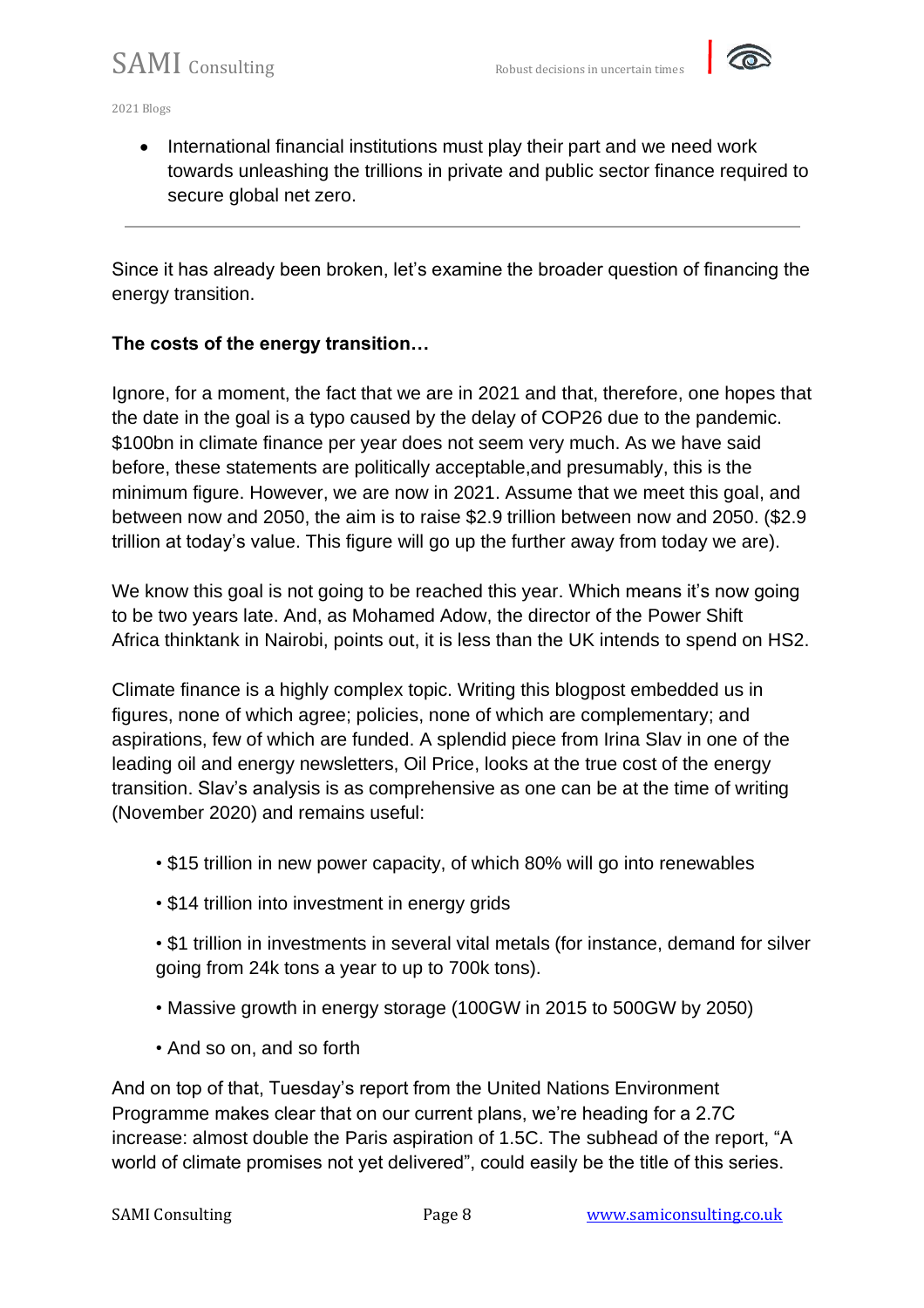

So whatever we have projected is wrong and insufficient.

### **…and how to pay for them**

There is, though, a "however".

The [International Energy Agency's World Outlook 2021s](https://www.iea.org/events/world-energy-outlook-2021-launch-event)hows that (a) renewables are the future and (b) investment in renewables will pay itself back. (There is an excellent dismantling of the old fossil fuel arguments using the IEA's report at [Carbon Commentary,](https://www.carboncommentary.com/blog/2021/10/13/the-iea-finally-starts-to-believe-in-the-energy-transition-a-note-from-kingsmill-bond) for those who want to win the next "oil is here to stay" argument).

Hertz is spending [\\$4.2 trillion to buy 100,000 Tesla cars](https://www.bloomberg.com/news/articles/2021-10-25/hertz-said-to-order-100-000-teslas-in-car-rental-market-shake-up) to move a significant portion of their fleet to electric within 14 months.

Organisations like BP are talking about ["greening at scale".](https://www.bp.com/en/global/corporate/news-and-insights/greening-companies.html?utm_source=google&utm_medium=cpc&utm_campaign=uk_greening_direct&utm_term=bp%20climate%20change&gclid=Cj0KCQjw8eOLBhC1ARIsAOzx5cELAqWs_iIipPzpuRId__IFLYb6ZvW2YSg_IHO1OWnztVD9s4YR_eUaApX7EALw_wcB)

At a recent conference I chaired, [the Natural Resources Forum's ESG](https://naturalresourcesforum.com/events/event/esg-challenges-2021/)  [Week,](https://naturalresourcesforum.com/events/event/esg-challenges-2021/) participants showed the sweeping change in the extractives industry. They know they need the social licence to operate that climate-friendly business delivers. This change is [demanded by their investors,](https://www.blackrock.com/us/individual/investment-ideas/sustainable-investing) [mandated by their regulators,](https://www.bloomberg.com/news/articles/2021-09-01/regulatory-scrutiny-of-esg-greenwashing-is-intensifying) and wanted by their customers.

And it is here that we are finally, in this series, able to deliver a positive. Climate finance will happen, not because governments are going to deliver it, but because business is. The OECD has a [helpful guide.](https://www.oecd.org/environment/cc/climate-futures/policy-highlights-financing-climate-futures.pdf) As far as governments are concerned, the problems are too large, too far away, and too expensive. Governments need to spend their money as climate change mitigators of last resort – places where businesses, companies and investors cannot find a return sufficient for them to engage.

But where governments have a role is in [setting the legal and regulatory](https://www.weforum.org/agenda/2019/09/will-the-energy-transition-happen-fast-enough-two-scenarios/)  [environments within which companies can operate.](https://www.weforum.org/agenda/2019/09/will-the-energy-transition-happen-fast-enough-two-scenarios/) Because it is the companies that have the money, the access to funding, and the motivation to make a real difference, and they are only just starting to do so.

As one of the participants at ESG Week said, "we need government to set the regulatory environment and then get out of the way. We can do the rest".

It's not ideal. It doesn't meet another broken COP26 goal. But it provides a hope that the vast amount of money needed for the climate transition is available. It just isn't available from governments.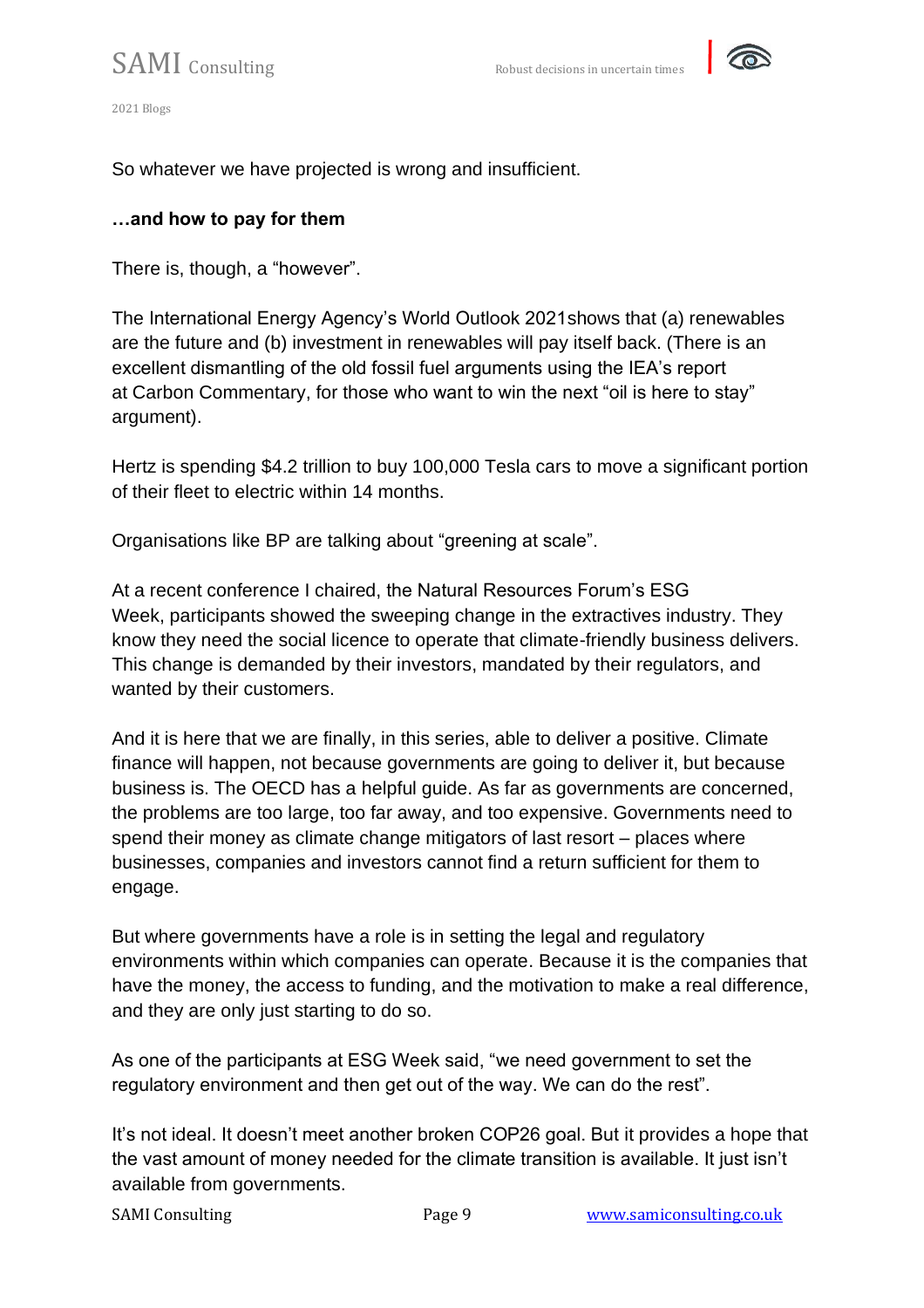

*Written by Jonathan Blanchard Smith, SAMI Fellow and Director Published 28 October 2021*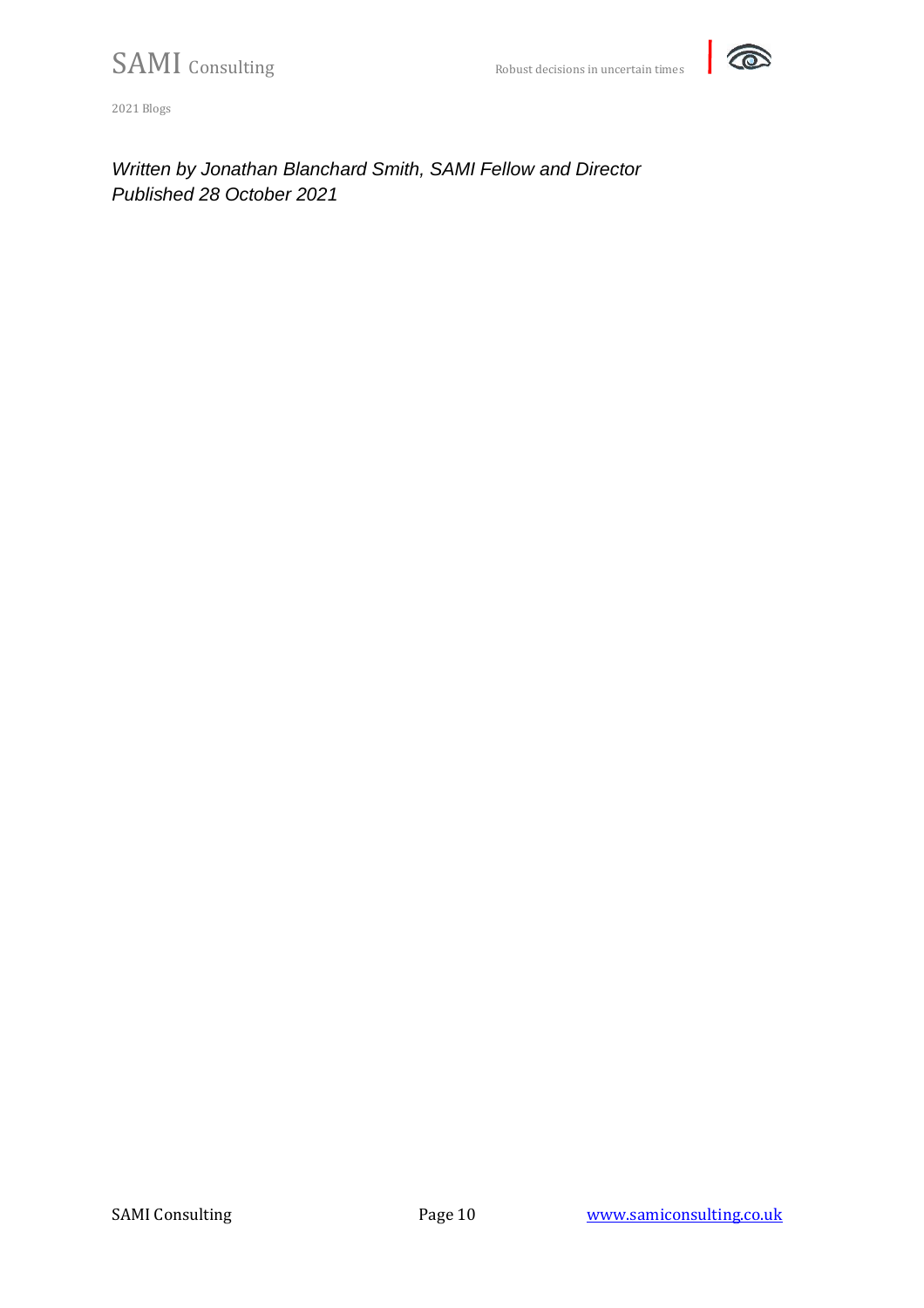

### **COP26 – Goal Four: Averting disaster?**



*Image by Tumisu from Pixabay*

We examined the first three goals for COP26 in previous blogposts. We concluded that Goal 1 (the climate goal proper) was [too little, delivered too slowly.](https://samiconsulting.co.uk/cop26-goal-one-too-little-too-slowly/) Goal 2, we said, was victim to what happens when [ambition meets politics.](https://samiconsulting.co.uk/cop26-goal-two-ambition-meets-politics/) Goal Three, the finance goal, was [achievable](https://samiconsulting.co.uk/cop26-goal-three-eye-wateringly-expensive-but-achievable/) if the private sector could be adequately engaged.

Goal Four seeks to achieve what was laid out in the previous three goals. "Working together to deliver" aims to bring together government, business and civil society to meet the climate crisis in the context of finalising the Paris Rulebook.

From experience, we're expecting fine words and less fine actions. Fraser Nelson [puts it well:](https://www.spectator.co.uk/article/cop-out-boriss-battle-to-save-the-climate-summit) "Glasgow has ended up with the classic climate-change summit problem: plenty of protests, but most leaders in no position to make promises – their power limited by parliaments and public consent".

For example, the UK Chancellor of the Exchequer (the finance minister) delivered a budget on 27 October – a few days before COP26 starts. As [Carbon Briefing](https://www.carbonbrief.org/autumn-budget-2021-key-climate-and-energy-announcements) points out, "In a budget speech that failed to use the word "climate" even once, Sunak said he would cut the rate of "air passenger duty" on domestic flights and freeze fuel duty for a twelfth consecutive year." The [Financial Times](https://www.ft.com/content/998ebb23-8dfb-49fb-91b7-821001d8e081) pointed out, "Sunak offered no major new green spending promises. Instead, he re-announced an array of previous commitments."

"By their deeds shall ye know them," indeed.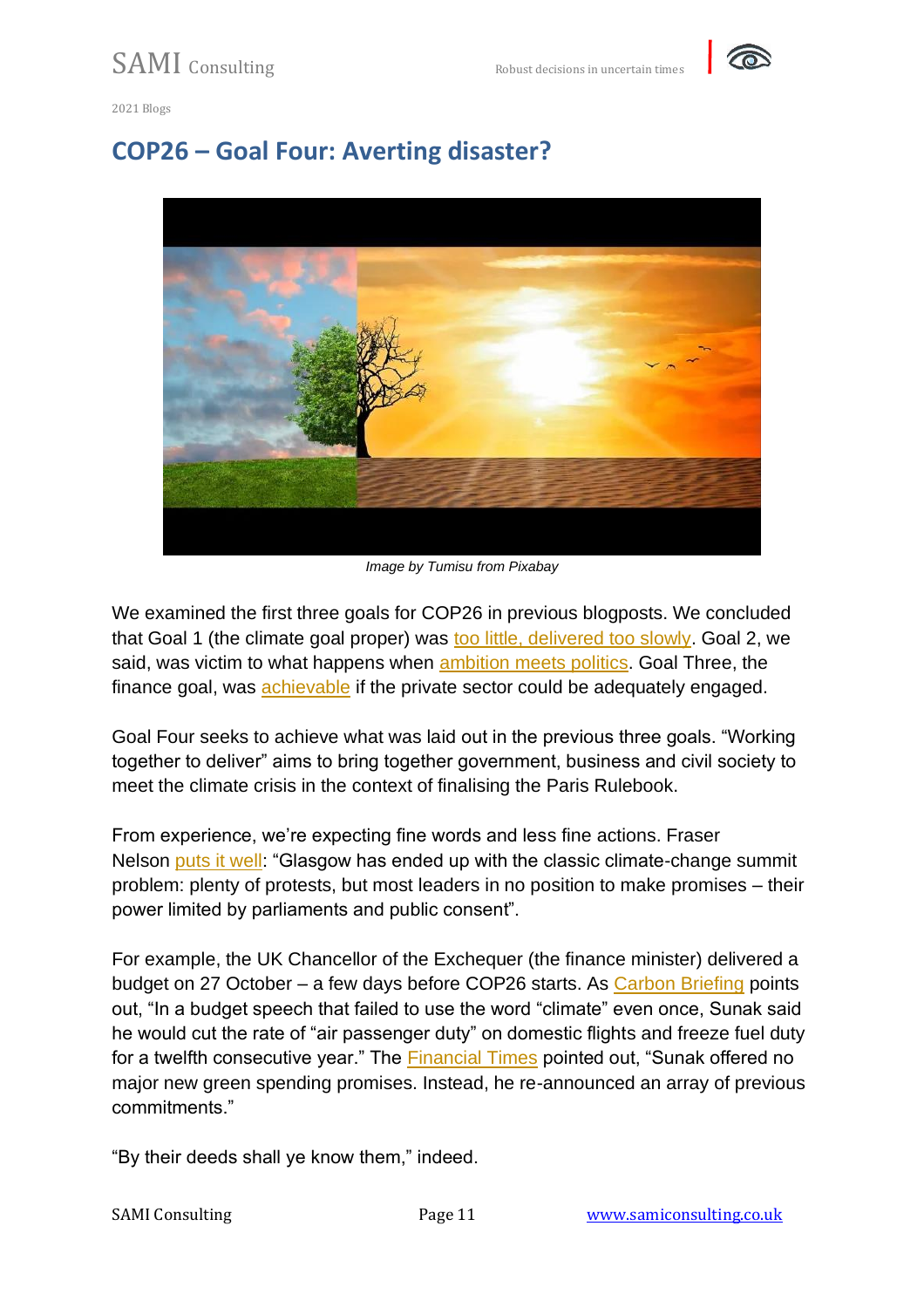

#### Goal Four reads like this.

#### 4. **Work together to deliver**

We can only rise to the challenges of the climate crisis by working together. At COP26 we must:

– finalise the Paris Rulebook (the detailed rules that make the Paris Agreement operational)

– accelerate action to tackle the climate crisis through collaboration between governments, businesses and civil society.

#### **Building a scenario set for Goal Four**

This goal has two priorities, and we can do some "traditional" scenario work here. The two axes here allow us to develop a scenario cross.

Scenario crosses are the basic foresight model. Indeed, it is where SAMI starts. Our initials stand for St Andrews Management Institute, a [joint venture](https://samiconsulting.co.uk/about-us/) by St Andrews University and Royal Dutch Shell some thirty years ago, at the point when scenario planning was moving into the business world.

Two axes give four quadrants, describing four possible futures. Our first axis is the finalisation of the Paris Rulebook. Let us take the extremes as being from "no agreement" to "full agreement". The second axis is "collaboration"; here, we can go from "no collaboration" to "full collaboration". Plotting them onto our four-quadrant cross gives us four scenarios.

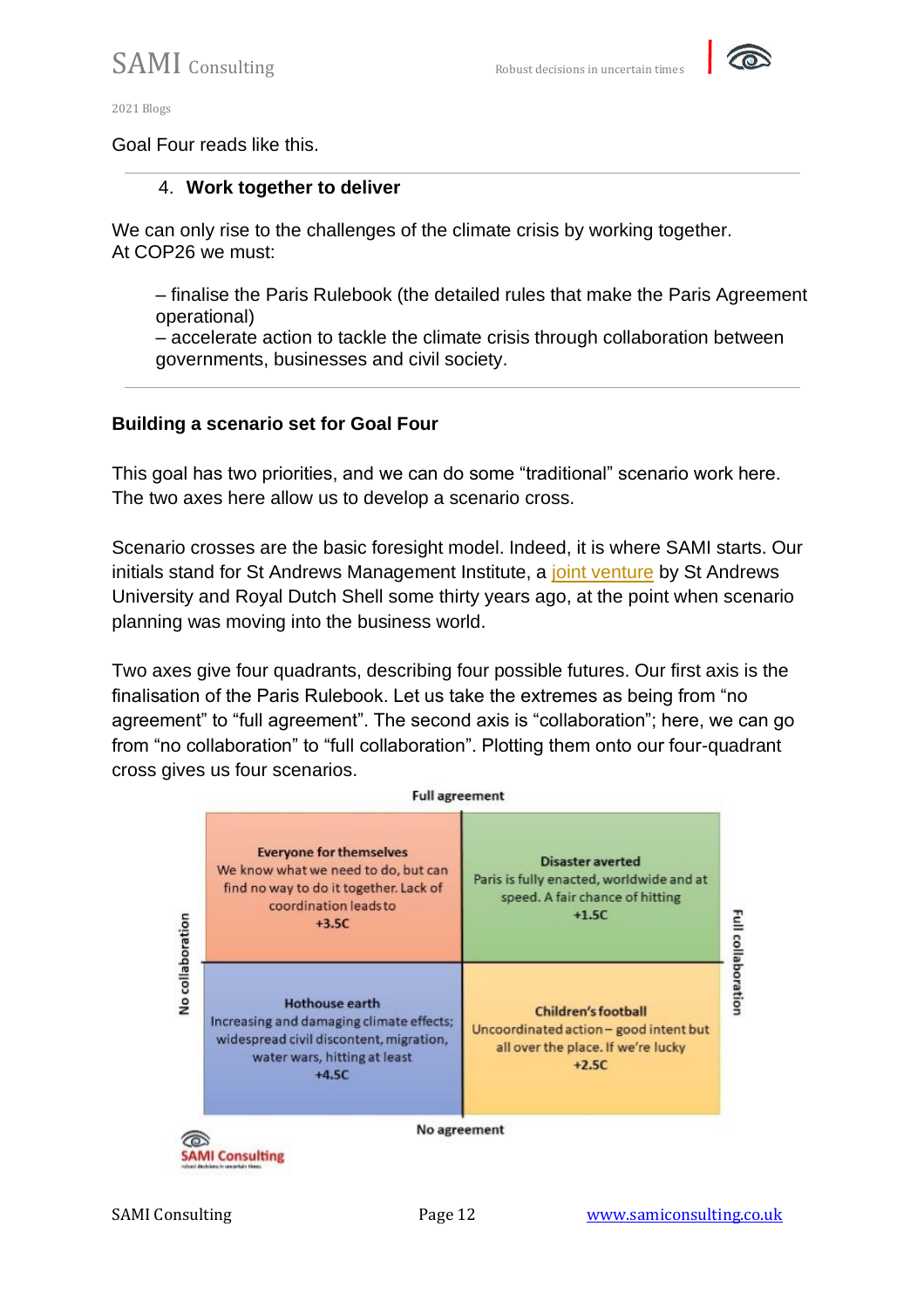

#### **Understanding the quadrants**

Bottom left is where no agreement and no collaboration meet. The Paris Rulebook is not put in place. Action is not accelerated. Governments cannot agree, let alone establish a framework to connect with business and civil society. The consequences are dire: as we move towards +4.5C, climate impacts start rendering parts of the globe both uninhabitable and unfarmable. Millions begin to move in search of food and security. Sea level rise is inexorable.

The top left is where we agree on what we must do, but Goal 4 fails. We cannot collaborate internationally (because of Nelson's "power limited by parliaments and public consent"). Whilst each individual country does act, it is patchy and uncoordinated. All we need is for two or three large emitters to fail to move at the same speed as the others, and the goals are missed. We project this is the second worse option. Everyone's signed up to Paris, but it means nothing if they do not do it together.

The bottom right is almost the same, but for different reasons. We've all seen a children's football game – everyone chases the ball, but there is no plan, so all you get is a lot of running around but no goals. The same holds true here. There is no agreement for enforcing the Paris Agreement, but everyone is trying to do something. Potentially, the benefit in this scenario over "Everyone for themselves" is that the collaboration and good intent gives rise to technological solutions which could be game-changers. Equally, this scenario – which implies collaboration and therefore goodwill – also opens the door to Paris being finally agreed, but very late. It is this hope which makes us project this scenario at +2.5C – awful but not catastrophic.

Top right is "Disaster averted". Both of Goal Four's objectives are met, in full. There is complete agreement on the Paris Rulebook, so the ground rules are clear. Governments work together, establishing the targets and regulatory frameworks that business needs. Citizens are fully engaged and press both governments and industry to play their part. +1.5C is met. Most severely affected by climate change, developing nations are supported, while the G20 swings firmly behind renewables.

Which scenario seems most likely – and why?

The signs of which of these scenarios develops are, at best, contradictory. Three signals serve to illustrate the confusing nature of the future:

• The US infrastructure bill includes some [\\$550bn in climate change](https://www.politico.com/news/2021/10/26/climate-spending-555-billion-517295)  [programmes.](https://www.politico.com/news/2021/10/26/climate-spending-555-billion-517295) This would contribute to President Biden's pledge to [cut](https://www.ft.com/content/32f5e2cd-4689-4434-9da0-d97d46673eaf)  [emissions to 50% of 2005 levels.](https://www.ft.com/content/32f5e2cd-4689-4434-9da0-d97d46673eaf)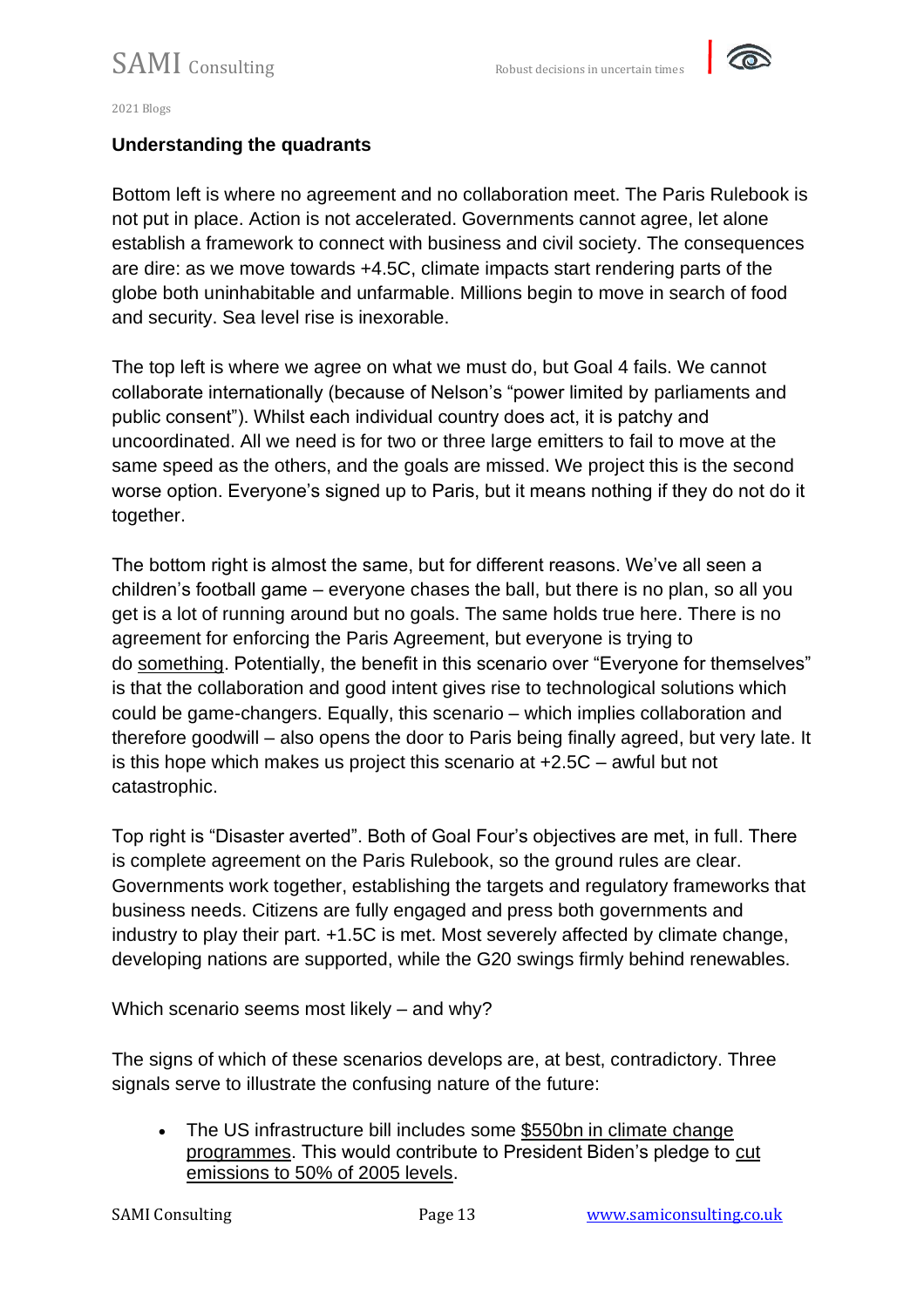2021 Blogs

- But China goes to COP26 with no new promises, promising only to [peak](https://www.axios.com/china-emissions-cop26-climate-summit-global-warming-383647ba-42f8-4a02-9009-64708c114ff5.html)  [emissions before 2030,](https://www.axios.com/china-emissions-cop26-climate-summit-global-warming-383647ba-42f8-4a02-9009-64708c114ff5.html) with carbon neutrality by 2060.
- And India has [refused to set a net-zero target at all,](https://www.axios.com/india-rejects-net-zero-carbon-emissions-target-cop26-7350e1a2-e74c-48e3-b877-7a2ca58e681a.html) despite being the thirdlargest emitter of greenhouse gases.

Our scenario cross shows that if we can only have one of the Goal Four subgoals, it should be collaboration. Unfortunately, it is in collaboration where politics sits.

Ironically, the most significant goal of COP26 is a subsidiary objective of Goal Four. But there is, in truth, little debate about what needs to be done. Where the genuine hurdle lies is in how to achieve the consensus to do it. And that is a political problem, finely balancing what countries need to do with what their governments believe in and achieve.

Readers of this short series will know that we understand the complexity of achieving that delicate balance and our suspicion that it may not be possible. Instead of "Disaster averted", we suspect the future looks like "Children's football" or "Everyone for themselves". The consequences of either scenario, in lives, economies, peace and war, and what world we leave our children, are grave.

*Written by Jonathan Blanchard Smith, SAMI Fellow and Director Published 1 November 2021*

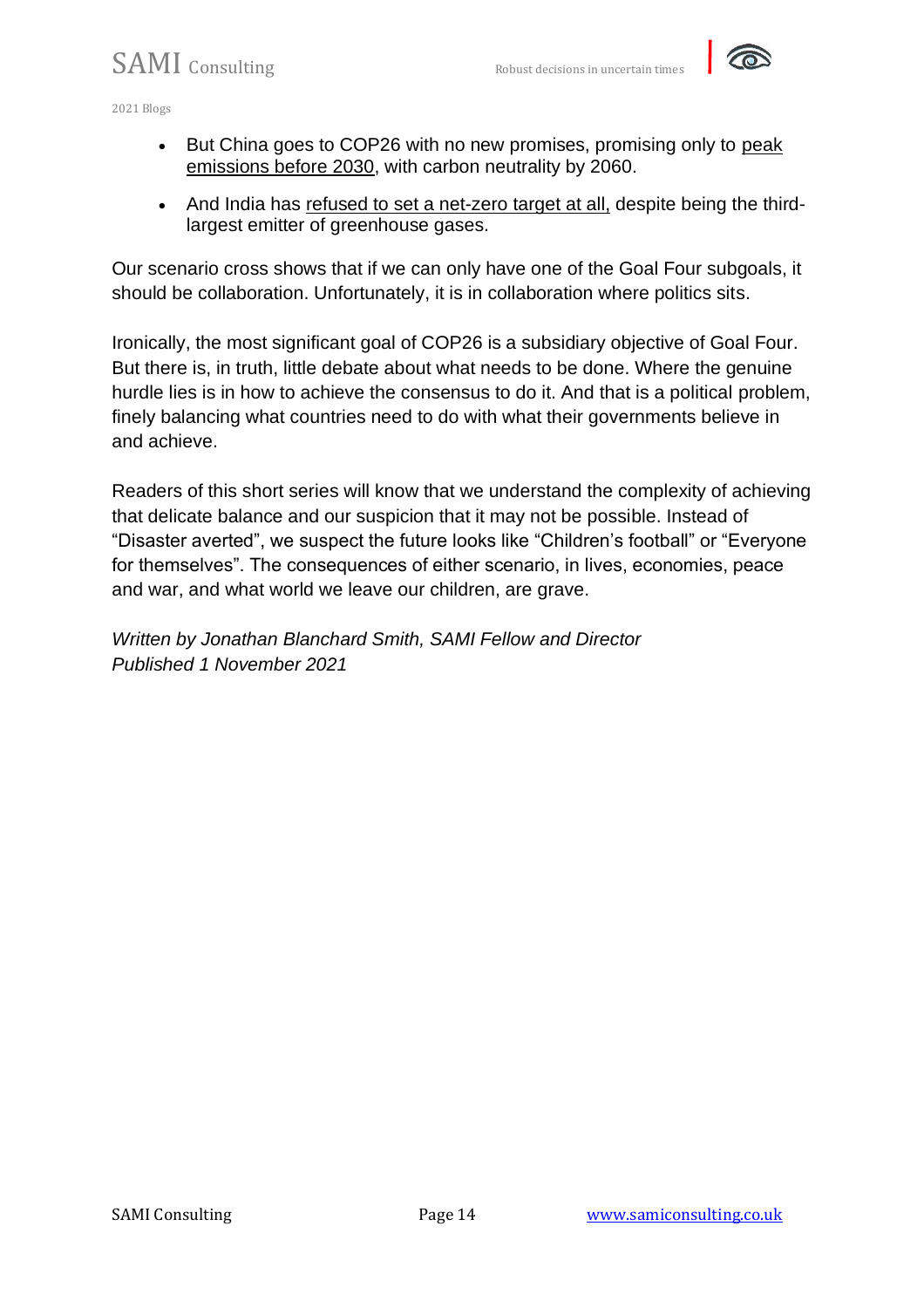

## **Everyone for themselves – the world after COP26**



*Image by Gerhard Gellinger from [Pixabay](https://pixabay.com/?utm_source=link-attribution&utm_medium=referral&utm_campaign=image&utm_content=820298)*

COP26 concluded on [12 November.](https://ukcop26.org/) Since then, we have seen quick takes, considered reviews, [relief](https://www.weforum.org/agenda/2021/11/cop26-outcomes-reasons-for-hope-progress/) and [anger.](https://reliefweb.int/report/world/cop-26-climate-conference-failed-south) [Too little has been done;](https://news.un.org/en/story/2021/11/1105792) [too much has been](https://www.aei.org/politics-and-public-opinion/its-time-to-cancel-the-climate-crisis/)  [done.](https://www.aei.org/politics-and-public-opinion/its-time-to-cancel-the-climate-crisis/) The [ground has been laid for 1.5 degrees,](https://twitter.com/COP26/status/1459610589433638919) or we are [heading to 2.7 degrees](https://climateactiontracker.org/press/Glasgows-one-degree-2030-credibility-gap-net-zeros-lip-service-to-climate-action/) or more.

In our [final blog before COP26,](https://samiconsulting.co.uk/cop26-goal-four-averting-disaster/) we introduced a scenario set, which encompassed the various possible outcomes of the conference – and what they would mean. The scenario set looks like this.

|                  | <b>Full agreement</b>                                                                                                                                   |                                                                                                                       |
|------------------|---------------------------------------------------------------------------------------------------------------------------------------------------------|-----------------------------------------------------------------------------------------------------------------------|
| No collaboration | <b>Everyone for themselves</b><br>We know what we need to do, but can<br>find no way to do it together. Lack of<br>coordination leads to<br>$+3.5C$     | <b>Disaster averted</b><br>Paris is fully enacted, worldwide and at<br>speed. A fair chance of hitting<br>$+1.5C$     |
|                  | <b>Hothouse earth</b><br>Increasing and damaging climate effects;<br>widespread civil discontent, migration,<br>water wars, hitting at least<br>$+4.5C$ | <b>Children's football</b><br>Uncoordinated action - good intent but<br>all over the place. If we're lucky<br>$+2.5C$ |
|                  | No agreement<br><b>SAMI Consulting</b>                                                                                                                  |                                                                                                                       |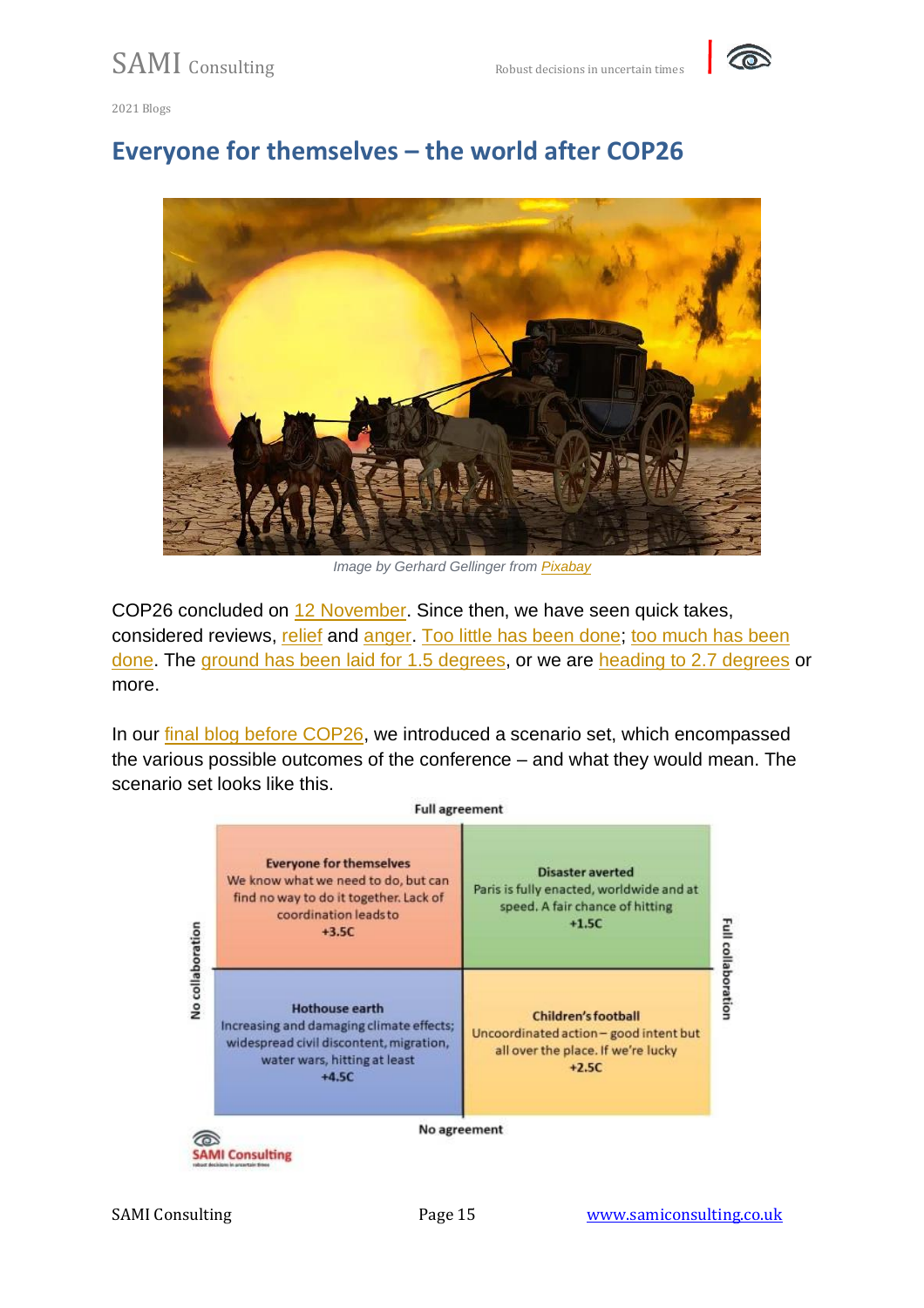

"The advantage of having low expectations," my mother used to say, "is that you can be reasonably sure they will be met." We certainly went in with low expectations. In our blog, we said: "Instead of "Disaster averted", we suspect the future looks like "Children's football" or "Everyone for themselves". The consequences of either scenario, in lives, economies, peace and war, and what world we leave our children, are grave."

There are many takes on the conference outcomes, and this is not the place to rehearse them again. Carbon Brief has produced a superb, extended, [detailed](https://www.carbonbrief.org/cop26-key-outcomes-agreed-at-the-un-climate-talks-in-glasgow)  [analysis,](https://www.carbonbrief.org/cop26-key-outcomes-agreed-at-the-un-climate-talks-in-glasgow) which we recommend.

[Alok Sharma's tears,](https://www.bbc.com/news/av/world-59276651) though, which came at the last minute as India insisted on an amendment giving coal yet more breathing room, set the scene for our analysis.

There are [many good things](https://www.inverse.com/science/cop26-silver-linings) to have come out of the conference, which include:

- The ending of deforestation by 2030
- Expanding the Galapagos reserve
- Pledges to move to net-zero
- Big promises from Brazil
- India pledging to get to net-zero by 2070
- The US pledge to help developing nations financially
- An agreement on methane
- An unexpected (not least by the British organisers) agreement between the US and China
- Seventy-seven countries agreed to phase out coal by 2040.

As [António Guterres,](https://www.un.org/sg/en) the UN secretary general said, Cop26 "is an important step but is not enough." He said that what was achieved at the conference was "**some building blocks for progress**.".

After the conference, we have three questions:

- Is it enough?
- How does it map against our expectations?
- How does it map against our scenarios?

**It is not enough.** The victorious [tweet](https://twitter.com/COP26/status/1459610589433638919) from the organisers cannot disguise this one vital fact: "The Glasgow Climate Pact has been agreed. It has kept 1.5 degrees alive. But, it will only survive if promises are kept, and commitments translate into rapid action." Alive, then, but on life support, and the overwhelming consensus is that we are heading for at least 2.7 degrees of warming.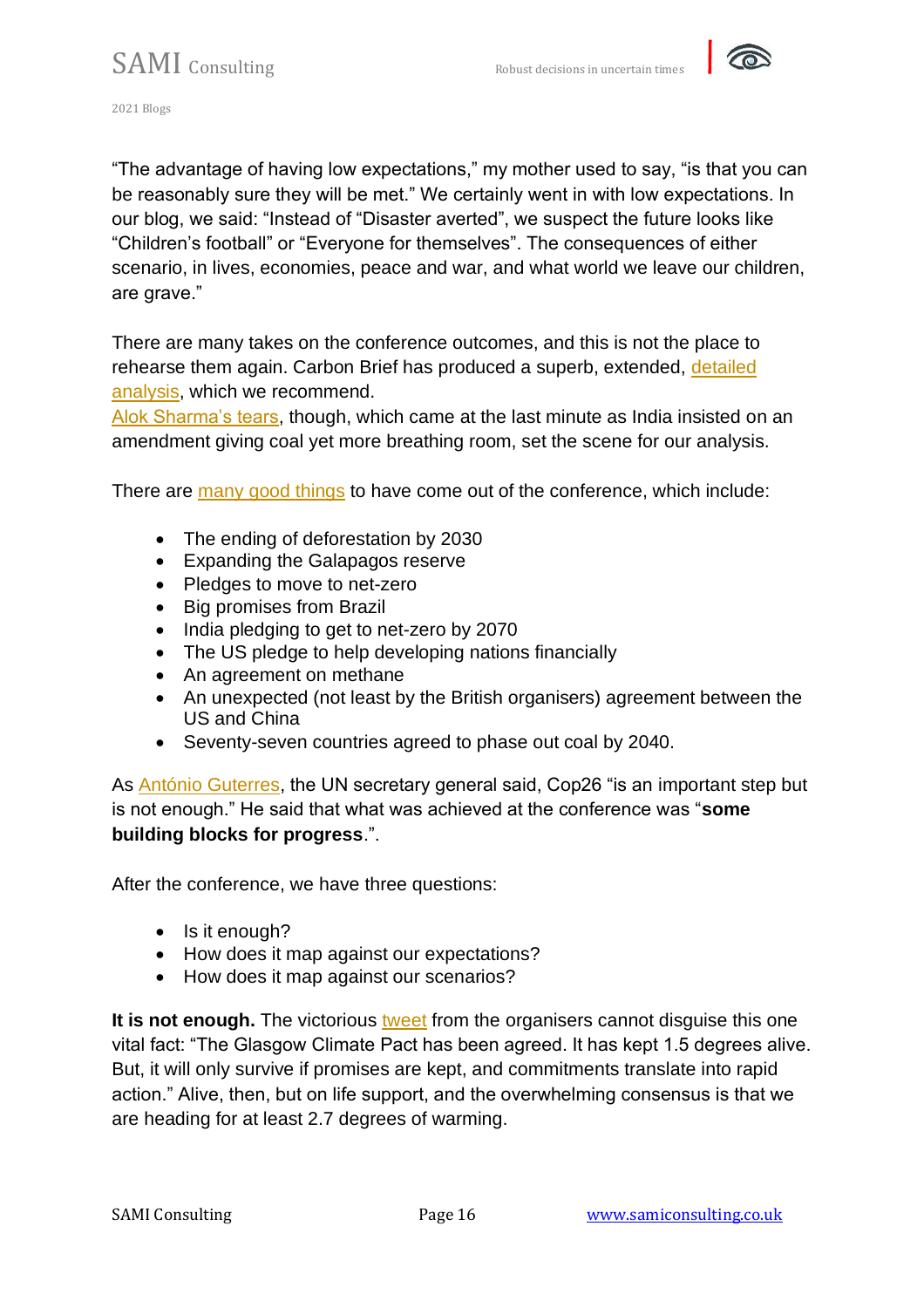

**Does it map against our expectations? Unfortunately, yes.** Readers of this series will know that our only significant hope was that government sets the correct regulations, which industry – after all, the prime emitter – will follow, and finance.

Further, and it seems absurd it has taken this long, in the final declaration, fossil fuels were acknowledged as the leading contributor to climate change. The [recognition of climate science](https://www.carbonbrief.org/guest-post-how-cop26-finally-recognised-the-latest-ipcc-climate-science) is another crucial building block in developing international cooperation.

And there are concrete actions. President Biden's declaration that the US Government will be [carbon neutral by 2050](https://www.theguardian.com/us-news/2021/dec/08/biden-signs-order-government-net-zero-emissions-2050) is a sign of hope. The federal government is the largest energy consumer, landowner and employer in the USA – when it commits like this, things will have to change. Portugal is the fourth EU country to [quit coal](https://apnews.com/article/business-environment-and-nature-europe-portugal-european-union-b09d32a0ee8c661f6932d79bda9d2d19) (Belgium 2016, Austria and Sweden 2020); Germany aims to [stop using coal by 2030](https://www.reuters.com/markets/commodities/german-coalition-commits-faster-decarbonisation-2021-11-24/) (but Nord Stream 2 may still be an issue). And China will plant [36000 km2 of trees](https://www.reuters.com/world/china/china-step-up-tree-planting-campaign-help-reach-net-zero-2021-08-20/) every year to 2025.

This is just a tiny sample. There is much happening, and much of it is positive. **Mapping these points against our scenarios** gives us an idea of where we are going. The relevant issues, looking at our quadrants:

Do we have an agreement? Yes, we do. It's [not enough](https://www.nature.com/articles/d41586-021-03431-4) to limit us to 1.5 degrees, but there is an agreement in place, and it focuses on actions, not just ambitions.

Do we have collaboration? Some. The Glasgow Climate Change Pact is important, but perhaps more so is the agreement between the US and China – two of the world's largest emitters making their own agreement which in many respects is superior to the Glasgow outcomes. But net-zero dates are all over the place. Brazil, one of the most important nations in climate mitigation, made [promises of little value.](https://www.theatlantic.com/international/archive/2021/11/the-real-reason-behind-bolsonaros-climate-promises/620666/) Alok Sharma was reduced to tears.

The good news, then, is we seem to be above the midline on our scenario set. "Hothouse earth" and "Children's football" seem to be avoided. We are not in the full agreement/full cooperation quadrant, though – the agreement is weak, and cooperation is limited.

In our view, the world after COP26 is in the quadrant we called "Everyone for themselves". We know what we need to do, but nations will do it mainly by themselves, in the hope that the combined effect of all their actions is enough. Or at least, enough for them.

There's a precedent here, in the rise of the Omicron variant. Omicron is believed to have developed – and is at the time of writing doubling every two days in the UK –